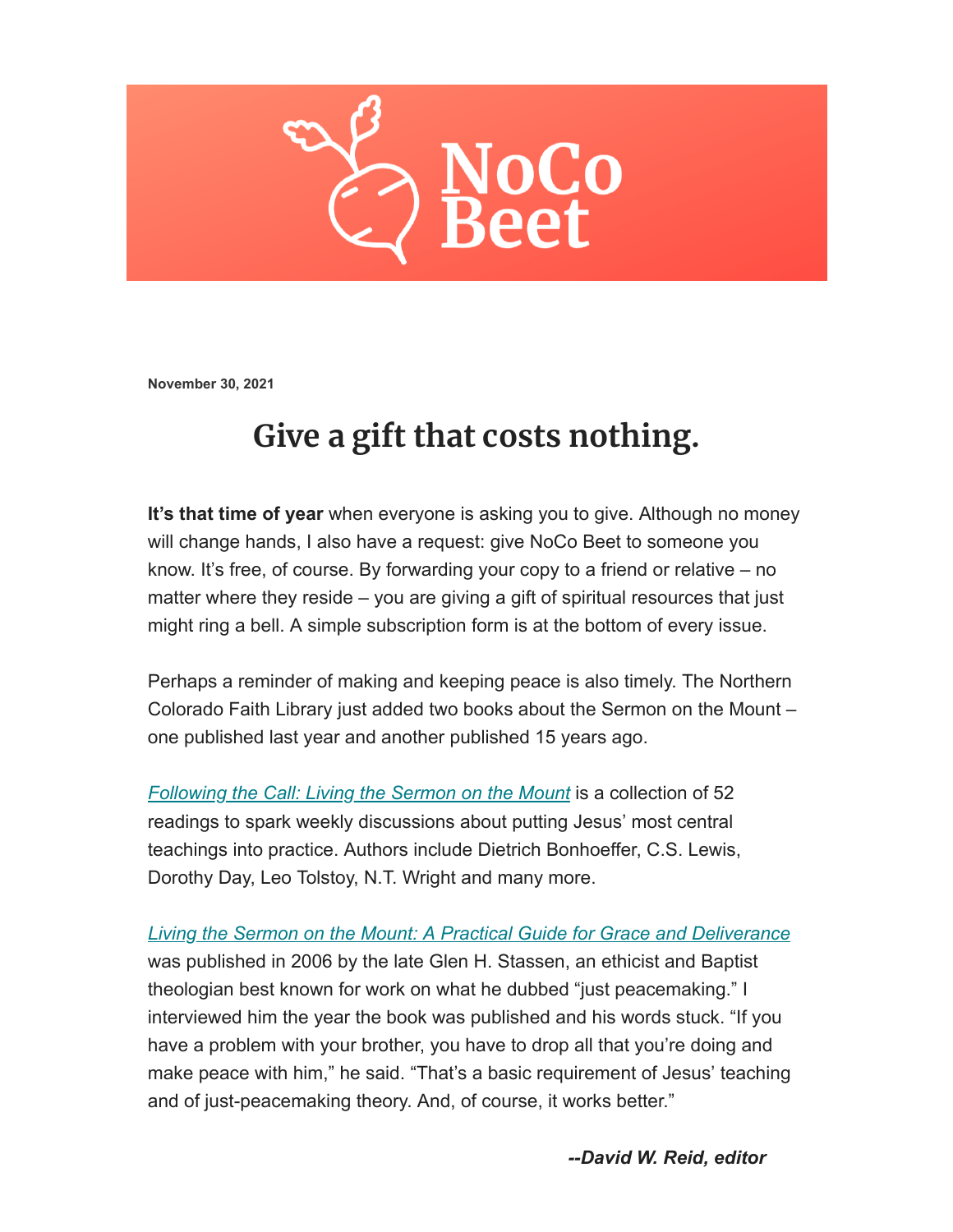## ී Northern Colorado Š



Act quickly to register to see and discuss producer Betty Aragon-Mitotes' new movie *Los Betabeloros* **(The Beetworkers) The viewing is at your convenience between December 2 and 5. An online discussion will be held at 4 p.m. on December 5. This program is sponsored by the Interfaith Solidarity and Accompaniment Coalition (ISAAC). Full details and registration information is** [here](https://isaacnoco.org/)**.**





**A much-anticipated study** *of Caste: The Origins of Our Discontents* arrives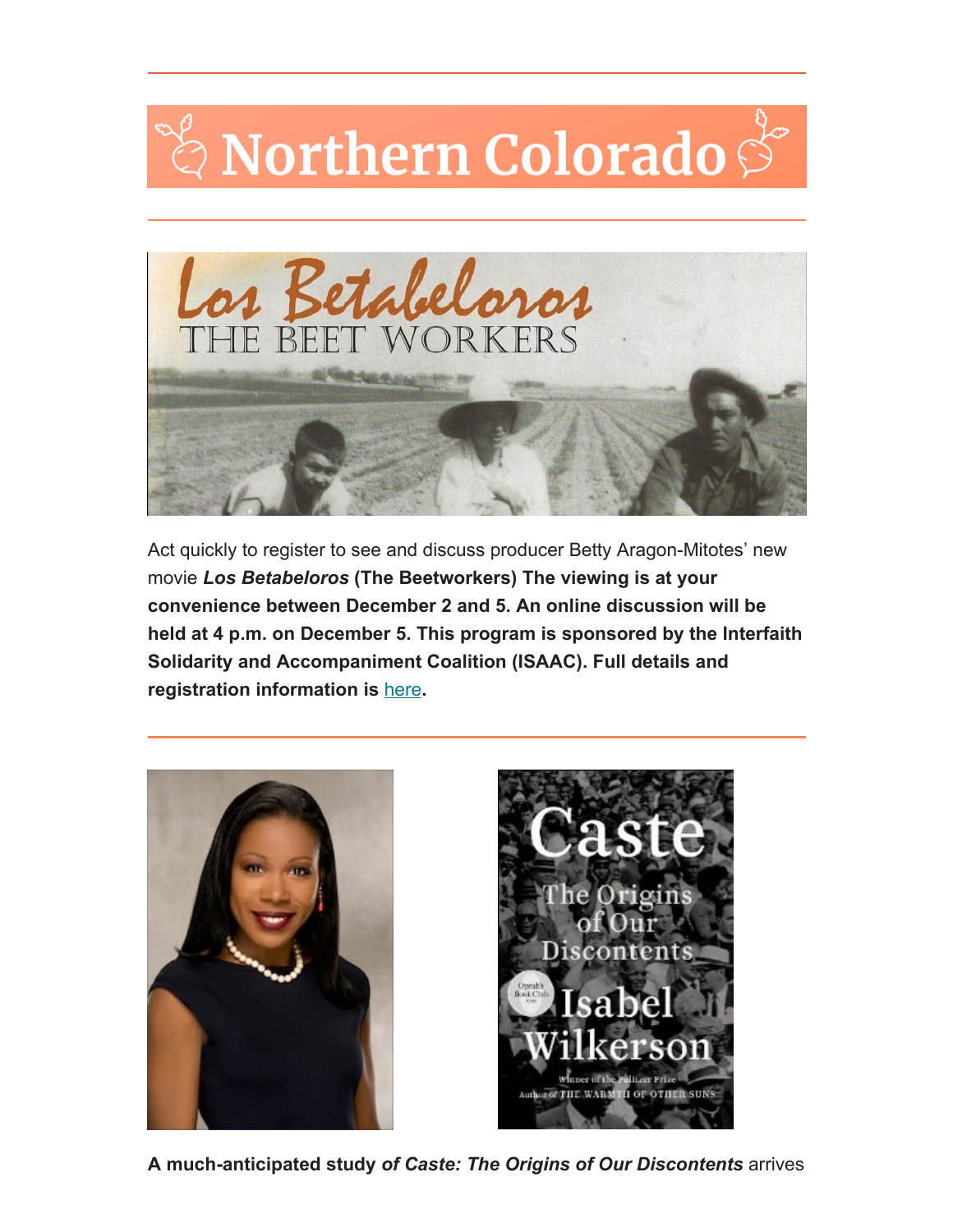at First Church in January with a unique every-other-week format that will allow time between sessions to read this 2020 book from **Isabel Wilkerson**. Obtaining a copy early will be useful to be prepared for the first class session on January 12. Additional discussion sessions will be January 26 and February 9. A final session to discuss possible actions will be February 23.

Don Gaymon, who chairs the Church and Society Committee, will lead a section at noon in person and a section at 7 p.m. on Zoom.

This is the second book for Wilkerson, who won a Pulitzer Prize for her debut book, *The Warmth of Other Suns*. Wilkerson's thesis is that beyond race, class, or other factors, there is a powerful caste system that influences people's lives and behavior and the nation's fate. Linking the caste systems of America, India, and Nazi Germany, she explores eight pillars that underlie caste systems across civilizations, including divine will, bloodlines, stigma, and more. Using riveting stories about people—including Martin Luther King, Jr., baseball's Satchel Paige, a single father and his toddler son, Wilkerson herself, and many others—she shows the ways that the insidious undertow of caste is experienced every day. *The New York Times* called *Caste* "an instant American classic and almost certainly the keynote nonfiction book of the American century so far."

To register or reserve a hardcover copy of *Caste* for \$15, contact David Reid at  $(970)$  581-2707, davidreid 24@gmail.com or on Sundays at the Adult Faith Formation table.



The four-week study of *Dinner by Candlelight: Comfort and Joy for Advent* begins December 1. Contact David Reid now to register at davidreid24@gmail.com or 970-581-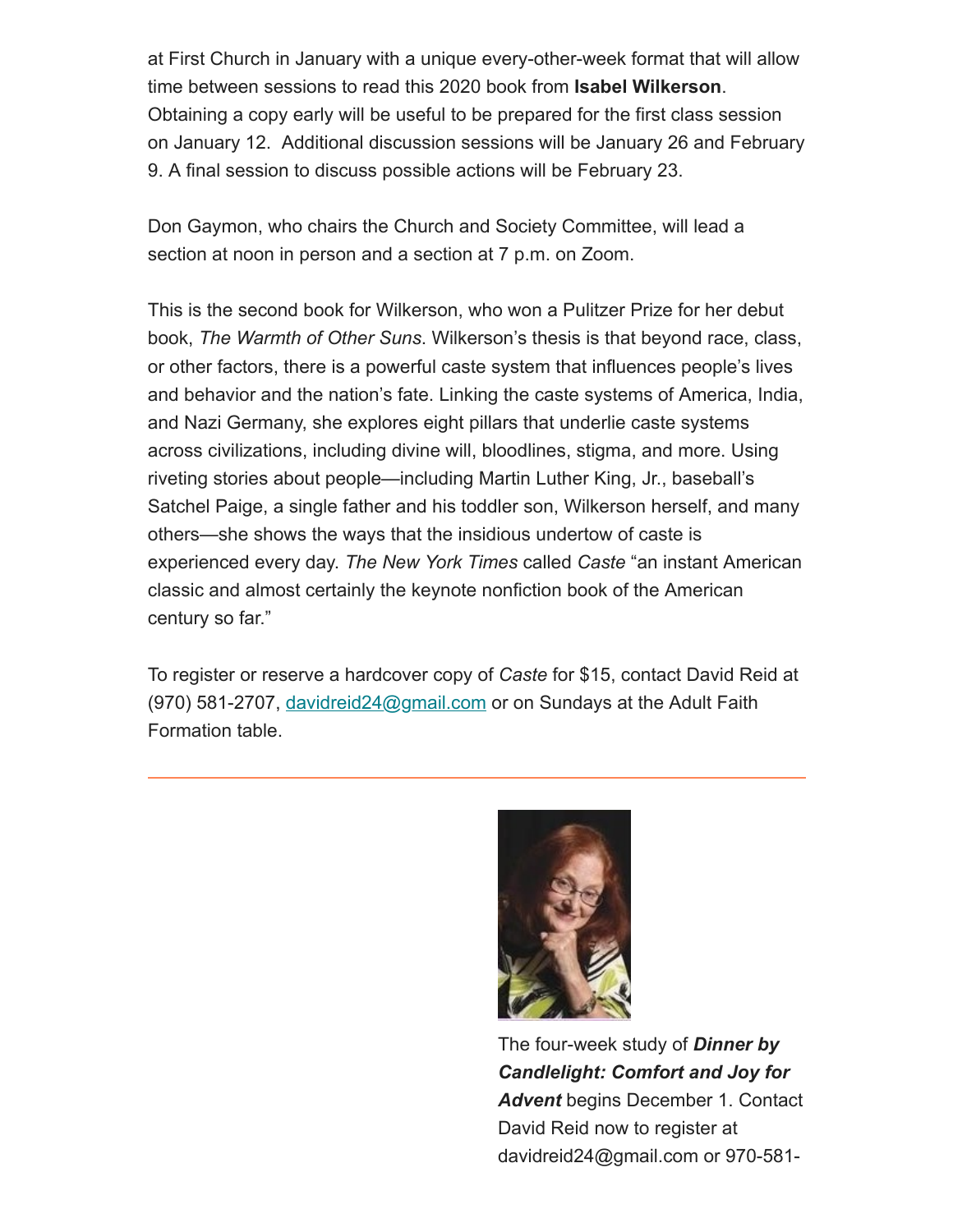

2707. In-person classes are at noon with David and on Zoom at 7 p.m. with Rick and Kate Norton facilitating.



**Do you have time for A Very Short Introduction?** This series of little books from Oxford University Press provides expert and yet easy-to-read explanations of many things religious. The Northern Colorado Faith Library added these titles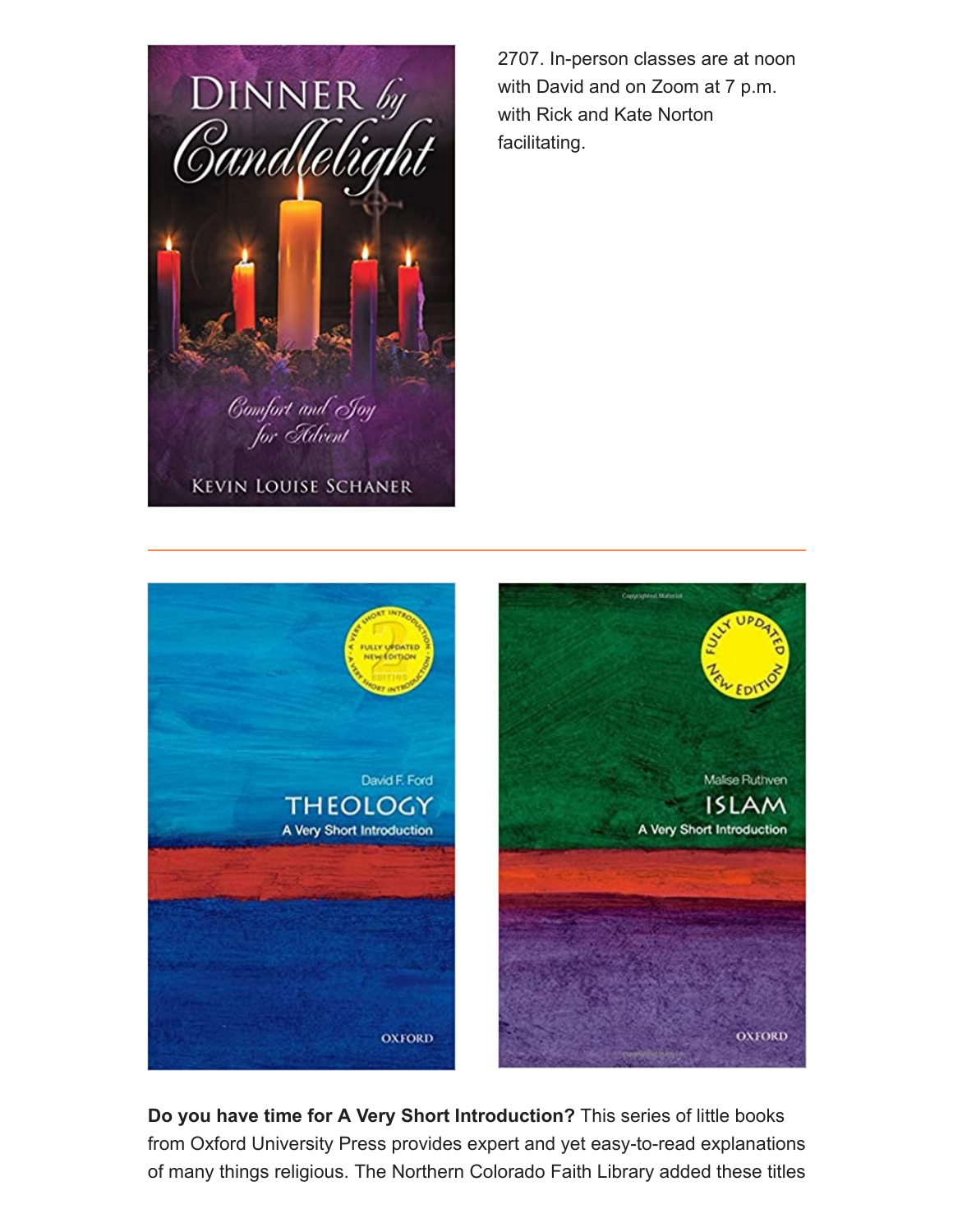in November:

*[Theology: A Very Short Introduction](https://fcf.scoolaid.net/bin/search/recDetailPage?sf0=4&kw0=theology%3A+a+very+short+&sortAttr=31&sortOrder=1&incRating=1&pNum=1&rid=&recRsPos=0)* by David F. Ford, 230 FOR *[The New Testament: A Very Short Introduction](https://fcf.scoolaid.net/bin/search/recDetailPage?sf0=4&kw0=The+New+Testament%3A+A+very+short+&sortAttr=31&sortOrder=1&incRating=1&pNum=1&rid=&recRsPos=0)* by Luke Timothy Johnson, 225.61 JOH

*[The Dead Sea Scrolls: A Very Short Introduction](https://fcf.scoolaid.net/bin/search/recDetailPage?sf0=4&kw0=The+Dead+Sea+Scrolls%3A+A+Very+short&sortAttr=31&sortOrder=1&incRating=1&pNum=1&rid=&recRsPos=0)* by Timothy H. Lim, 296.155 LIM

*[Islam: A Very Short Introduction](https://fcf.scoolaid.net/bin/search/recDetailPage?sf0=4&kw0=Islam%3A+A+Very+short&sortAttr=31&sortOrder=1&zid=0&zidDb=on&incRating=1&pNum=1&rid=&recRsPos=0)* by Malise Ruthven, 297.8 RUT *[The Koran: A Very Short Introduction](https://fcf.scoolaid.net/bin/search/recDetailPage?sf0=4&kw0=%22a+very+short+introduction&sortAttr=31&sortOrder=1&zid=0&zidDb=on&incRating=1&pNum=1&rid=&recRsPos=7)* by Michael Cook, 297.122 COO

Other books in this series in the NCFL's holdings include: *[Methodism: A Very Short Introduction](https://fcf.scoolaid.net/bin/search/recDetailPage?sf0=4&kw0=%22a+very+short+introduction&sortAttr=31&sortOrder=1&zid=0&zidDb=on&incRating=1&pNum=1&rid=&recRsPos=0)* by William Abraham, 287.092 ABR *[Protestantism: A Very Short Introduction](https://fcf.scoolaid.net/bin/search/recDetailPage?sf0=4&kw0=%22a+very+short+introduction&sortAttr=31&sortOrder=1&zid=0&zidDb=on&incRating=1&pNum=1&rid=&recRsPos=4)* by Mark A. Noll, 280.4 NOL *[Science and Religion: A Very Short Introduction](https://fcf.scoolaid.net/bin/search/recDetailPage?sf0=4&kw0=%22a+very+short+introduction&sortAttr=31&sortOrder=1&zid=0&zidDb=on&incRating=1&pNum=1&rid=&recRsPos=6)* by Thomas Dixon, 201.65 DIX





Organist Norman Sutphin at the Roosevelt organ. Photo: Denver Post.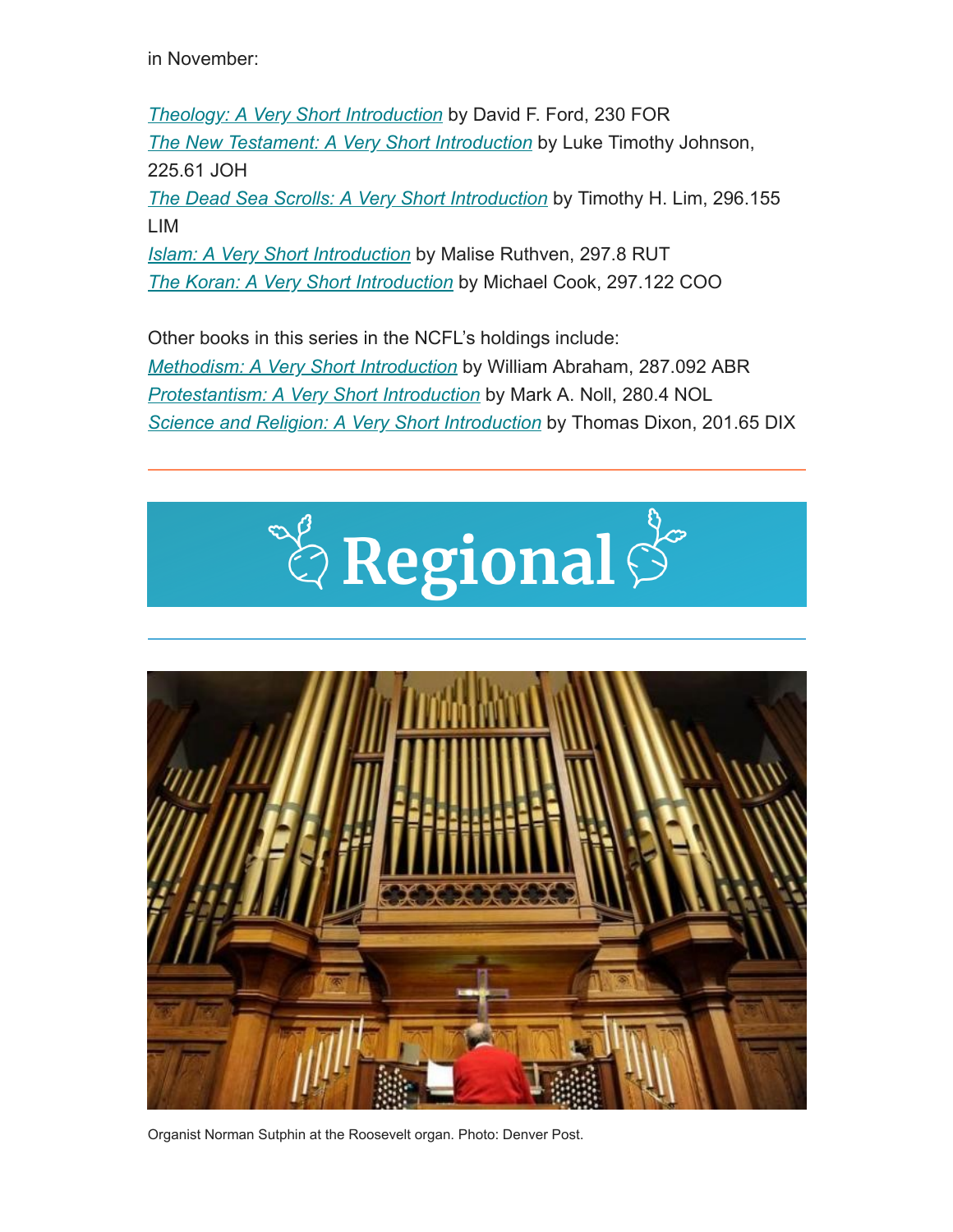A series of lunch-hour Advent organ recitals is scheduled at Trinity United Methodist Church, 1820 Broadway, Denver. The Roosevelt organ was purchased for \$30,000 in 1887; replacement value is estimated in the millions of dollars. Details are [here](https://www.trinityumc.org/events/advent-organ-recitals/).



**Logan Farmer**, a Fort Collins-based musician, was a recent guest on the young adult podcast series on climate change sponsored by St. John's Episcopal Cathedral in Denver. Find the November 7 podcast [here.](https://sjcathedral.org/mile-high-theology/) Find out more about Logan [here.](https://www.loganfarmer.com/)

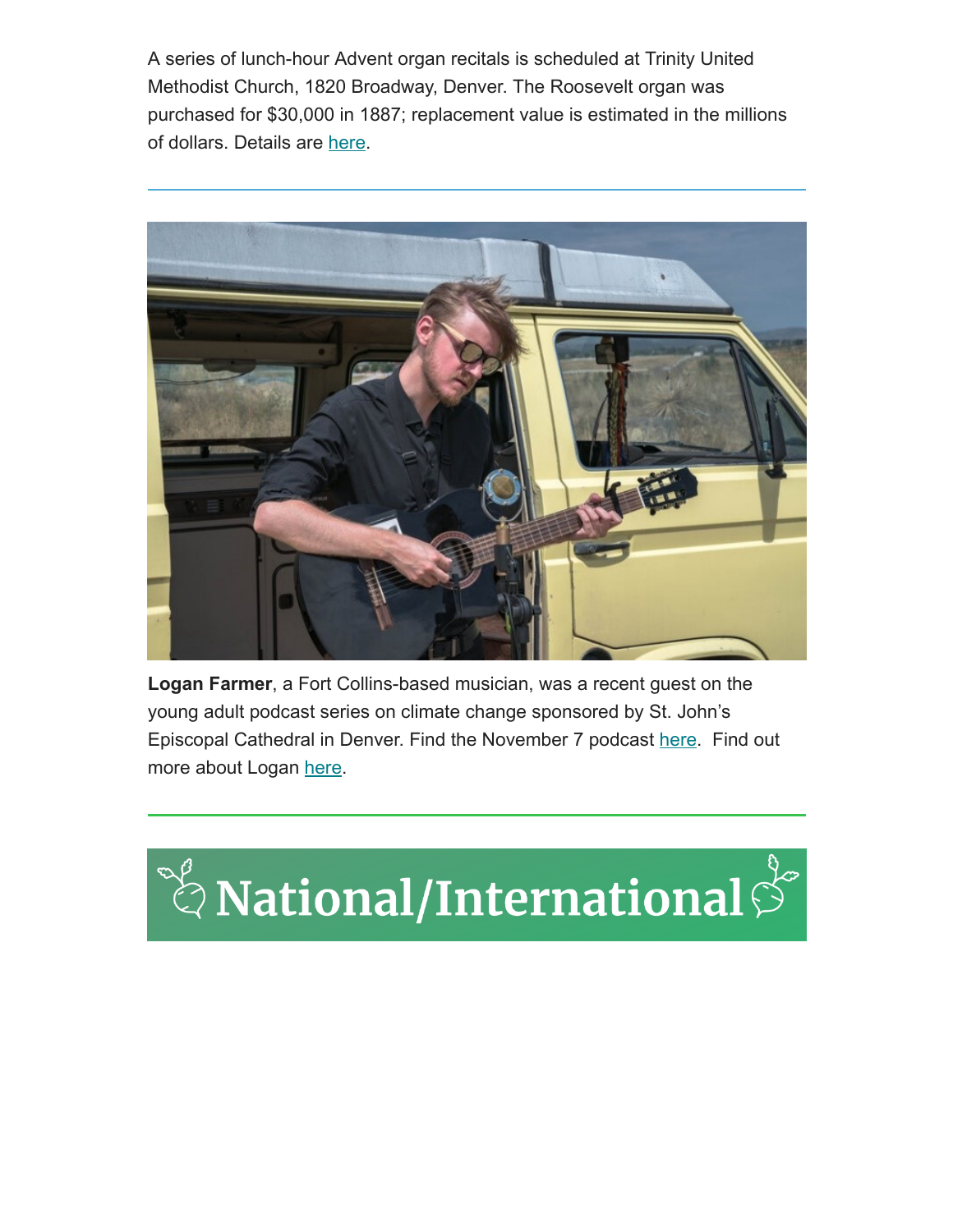



**Birthing the Holy** is a three-hour online Advent mini-retreat from Spirituality and Practice on December 4. The leader is Christine Valters Paintner, Ph.D., the online abbess of Abbey of the Arts, a virtual monastery and global community which integrates contemplative practice and creative expression. Details and registration are [here.](https://www.spiritualityandpractice.com/ecourses/course/view/10295/birthing-the-holy)



**Rev. Dr. Susan Henry-Crowe**, general secretary of the General Board of Church and Society of the United Methodist Church, [preached](https://www.glasgowcathedral.org/streaming/a-service-for-the-conference-of-parties-26/) recently at Glasgow Cathedral in connection with the U.N. Climate Change Conference, COP26. Her sermon begins 57 minutes into the recording.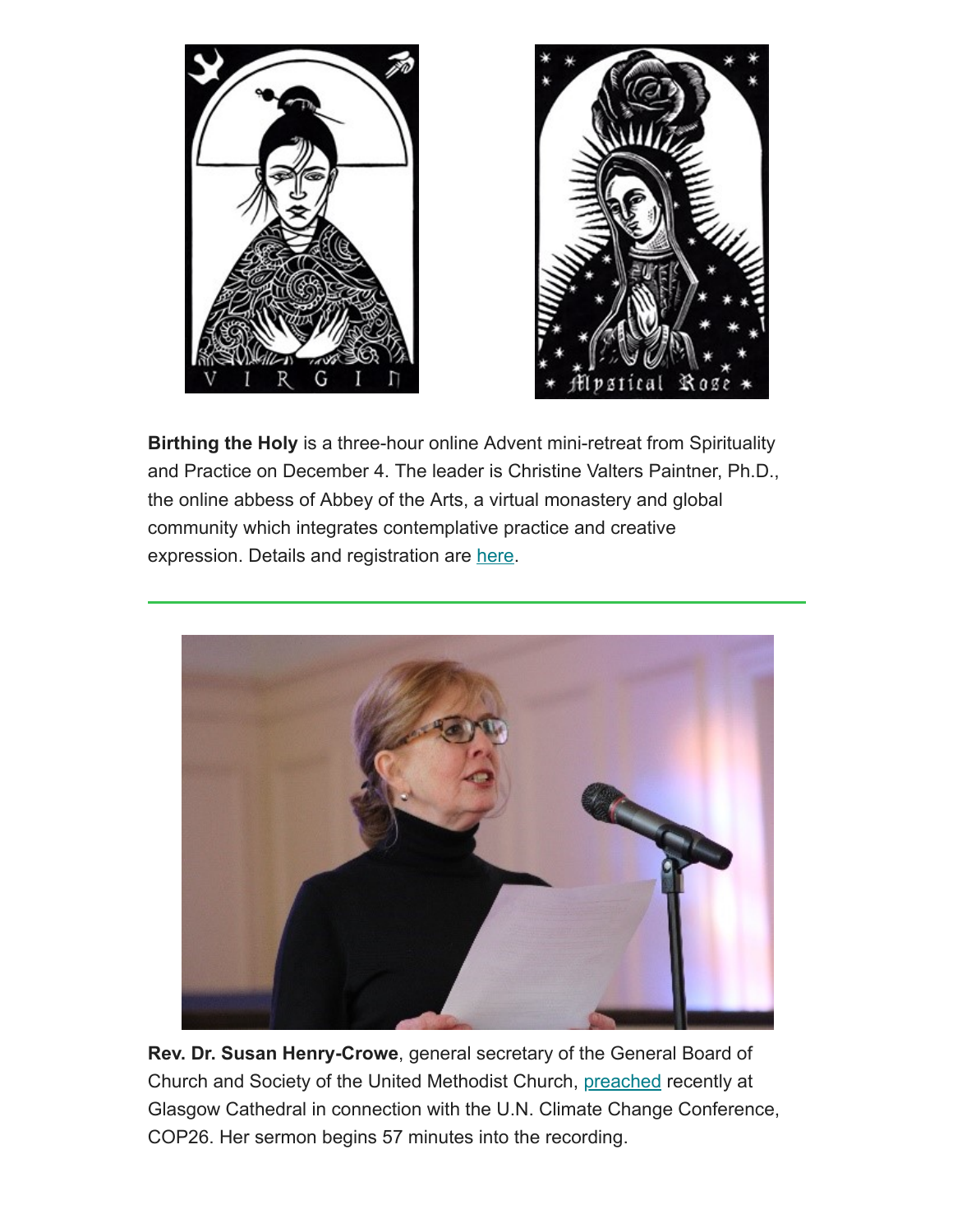For a gripping look at climate change activism, Church and Society will sponsor a special showing of the film, This Changes Everything. Watch the trailer and register [here](https://www.umcjustice.org/articles/preview/a036ce8e-bb1a-456c-866f-058f006efdfd?emci=f356cb9e-7e46-ec11-9820-c896653b26c8&emdi=b40b7f9d-c347-ec11-9820-c896653b26c8&ceid=5921539).

**"Lessons for the Heart, Remembering the Events of 9/11"** is a powerful [episode](https://beherenownetwork.com/omid-safi-sufi-heart-ep-23-lessons-for-the-heart-remembering-the-events-of-9-11/) of Dr. Omid Safi's podcast in which the Muslim scholar delves into a very personal recollection.





**Jack Kornfield**, the renowned American teacher of Buddhism, presents a basic lesson on mindfulness in this [video.](https://www.youtube.com/channel/UC5JayBKk-Bynk6XnUnU7vLA) He is founder of the Spirit Rock Meditation Center in Marin County, California and has written more than 20 books.





Hundreds of thousands of lives have been lost in the COVID-19 pandemic. *The Christian Century* asked five writers to [respond.](https://www.christiancentury.org/article/reflection/how-do-we-grieve-hundreds-thousands-people-covid-19-pandemic-has-killed?fbclid=IwAR2q5mUac_PJ8IfdEr1jOpudB83qbdwoxpnfTwpnsYfwFvUMhyIV9PlDQV4) They are Reggie Williams, Joanna Penn Cooper, Kerri N. Allen, D.L. Mayfield and Marlena Proper Deida Graves.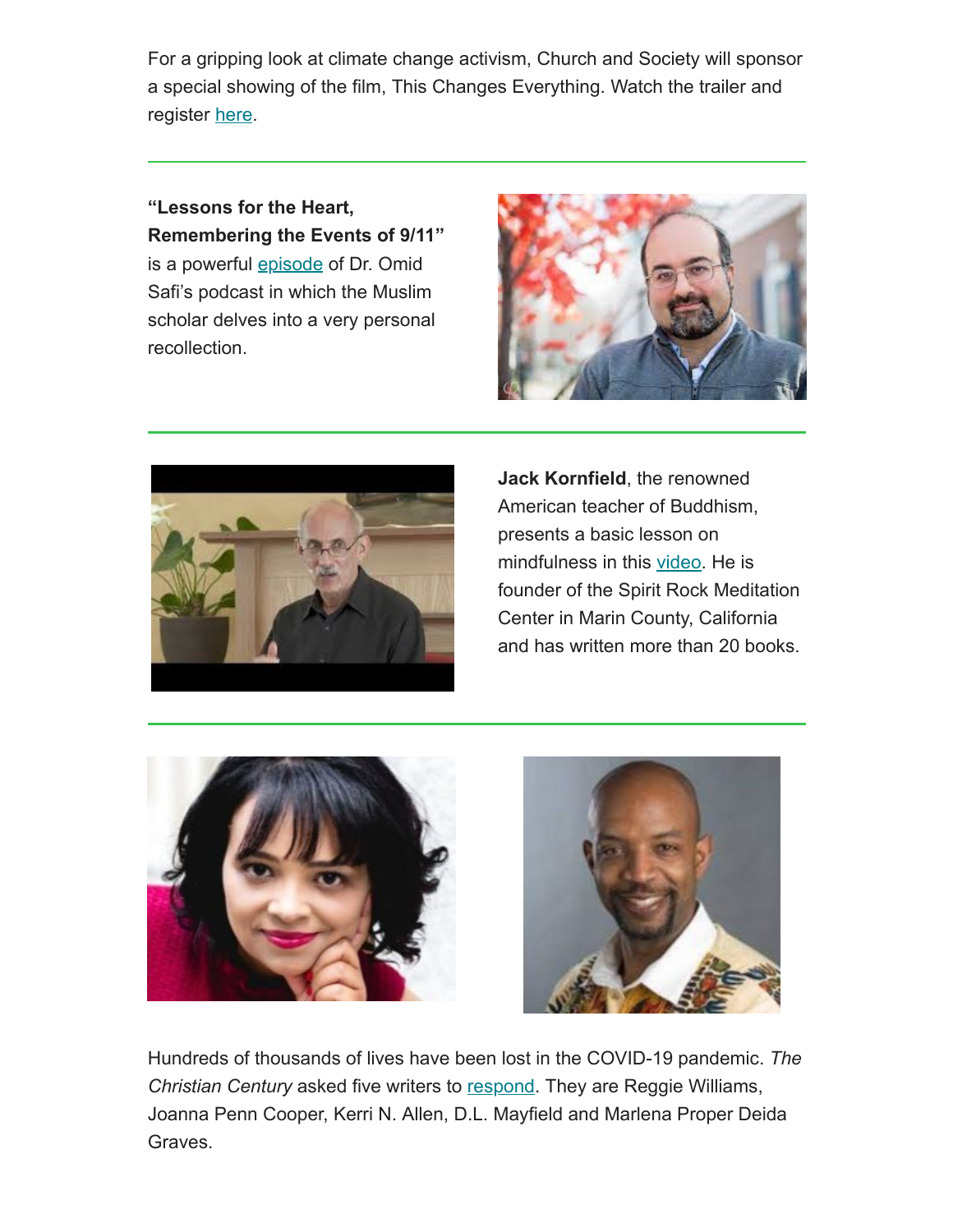

From the mouths of babes comes this virtual Christmas pageant. Last year, Riverside Church in New York City put together this production of "Do Not Be [Afraid" and delivered it via YouTube on December 24. It's a wonderful gift. Ca](https://youtu.be/rm1wBaa0QEU)n you wait until Christmas?

*NoCo Beet* is a publication sponsored by the Adult Faith Formation Team and Northern Colorado Library Board at First United Methodist Church in Fort Collins, Colorado. Publishers are Rev. Melanie Rosa and Rev. Cynthia Paquette, both of First Church. David Reid serves as editor. Shelley Nelson is the designer and copy editor.

You can find our archive on the [Adult Ministries page](https://fcfumc.net/ministry/adults) at the First United Methodist Church website. If you have comments or suggestions, please feel free to contact us, and if you like what you see please forward this to acquaintances. Everyone is welcome to subscribe by using [this form.](https://fcfumc.us6.list-manage.com/subscribe?u=62b328003f77e406a68fd17d4&id=75d7d93d6c)